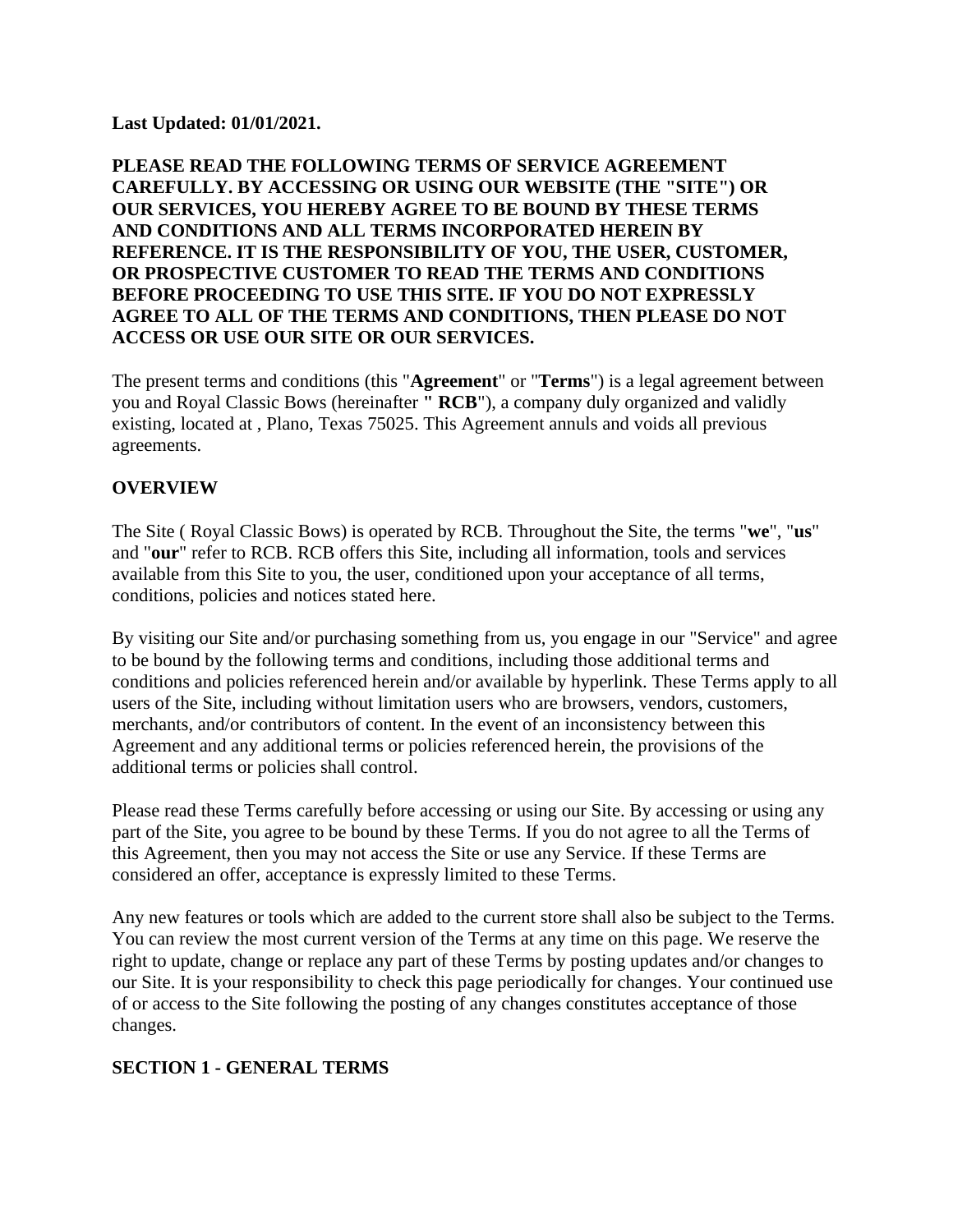By agreeing to these Terms, you represent that you are at least the age of majority in your state or province of residence, or that you are the age of majority in your state or province of residence and you have given us your consent to allow any of your minor dependents to use this Site.

You may not use our products or Site for any illegal or unauthorized purpose nor may you, in the use of our products or Site, violate any laws in your jurisdiction (including but not limited to motor vehicle laws).

You must not transmit any worms or viruses or any code of a destructive nature.

A breach or violation of any of the Terms will result in an immediate termination of your account and right to use our Service.

We have the right, but not the obligation, to take any of the following actions in our sole discretion at any time and for any reason without giving you any prior notice:

- 1. Restrict, suspend or terminate your access to all or any part of our Site;
- 2. Change, suspend or discontinue all or any part of our products or Site;
- 3. Refuse, move, or remove any content that is available on all or any part of our Site;
- 4. Deactivate or delete your accounts;
- 5. Establish general practices and limits concerning use of our Site.

You agree that we will not be liable to you or any third party for taking any of these actions.

You understand and agree that our Site may include communications such as service announcements and administrative or legal notices from us. Please note that you cannot opt out of receiving these notices.

You understand that your content (not including credit card information), may be transferred unencrypted and involve (a) transmissions over various networks; and (b) changes to conform and adapt to technical requirements of connecting networks or devices. Credit card information is always encrypted during transfer over networks.

You agree not to reproduce, duplicate, copy, sell, resell or exploit any portion of the Site, use of the Site, or access to the Site or any contact on the Site, without express written permission by us.

You may not modify, publish, transmit, reverse engineer, participate in the transfer or sale, create derivative works, or in any way exploit any of the content, in whole or in part, found on the Site. RCB content is not for resale. Use of the Site does not entitle users to make any unauthorized use of any protected content, and in particular you will not delete or alter any proprietary rights or attribution notices in any content. You will use protected content solely for your personal use, and will make no other use of the content without the express written permission of RCB and the copyright owner. You agree that you do not acquire any ownership rights in any protected content. We do not grant you any licenses, express or implied, to the intellectual property of RCB or our licensors except as expressly authorized by these Terms.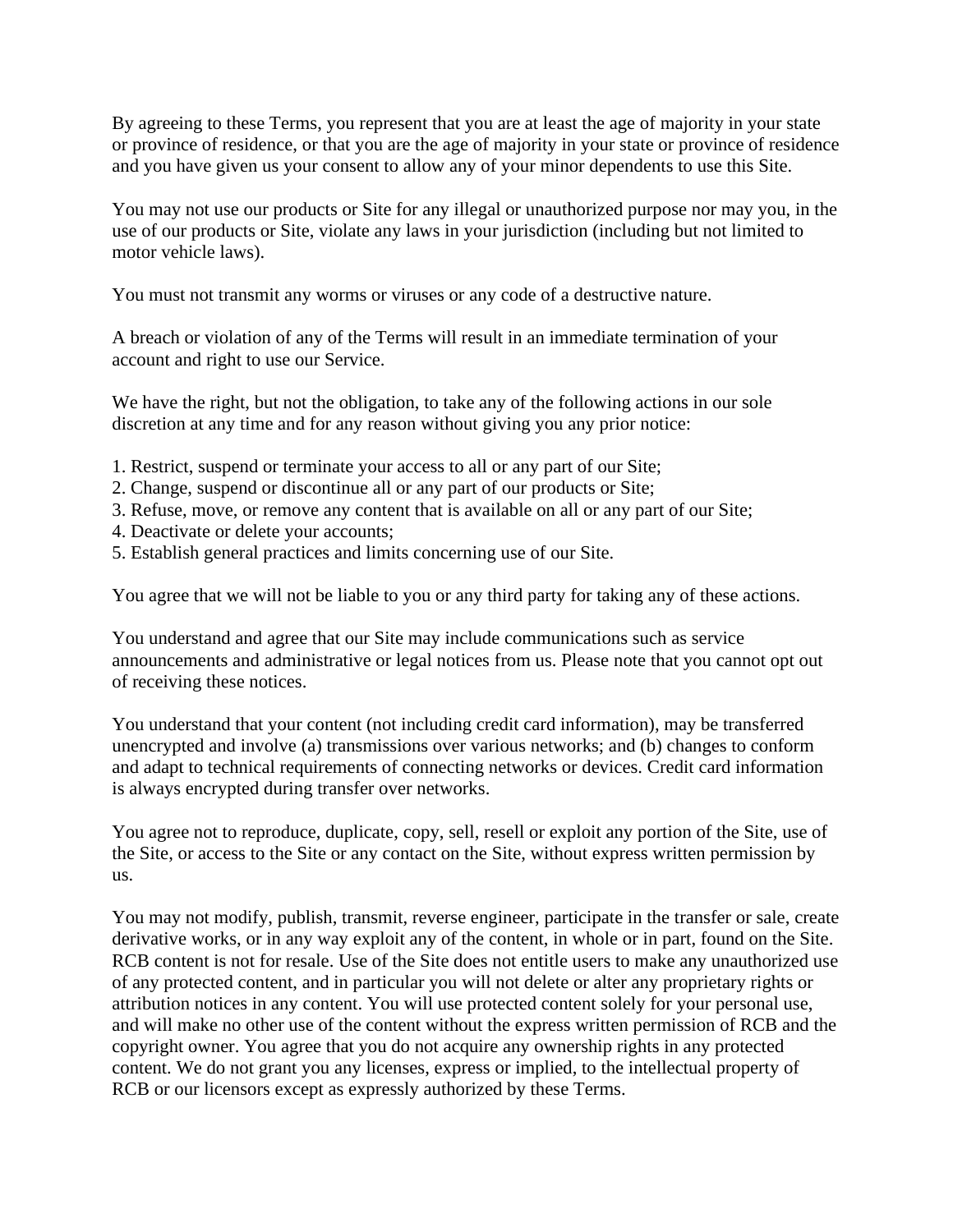## **SECTION 2 - CREATING AN ACCOUNT**

Once you create an account with us, you are registered on the RCB Site. The terms "member," "membership," and "account" all refer to this registration as a member on RCB's Site. If you are merely surfing or browsing through the Site and have not yet created an account, your use of the Site is still subject to this Agreement; if you do not agree to this Agreement, do not use the Site.

When you create an account, you will provide a unique username and email. We will also ask you to create a password. Because any activities that occur under your username or password are your responsibility it is important for you to keep your username and/or password secure. You may not assign or otherwise transfer your account to any other person or entity. You acknowledge that RCB is not responsible for third party access to your account that results from theft or misappropriation of your account. Notify us immediately if you believe that someone has used your username, email, or password without your authorization.

Furthermore, the registering party hereby acknowledges, understands and agrees to:

a) furnish factual, correct, current and complete information with regards to yourself as may be requested by the data registration process, and

b) maintain and promptly update your registration and profile information in an effort to maintain accuracy and completeness at all times.

If anyone knowingly provides any information of a false, untrue, inaccurate or incomplete nature, Royal Classic Bows will have sufficient grounds and rights to suspend or terminate the member in violation of this aspect of the Agreement, and as such refuse any and all current or future use of Royal Classic Bows Services, or any portion thereof.

### **SECTION 3 – CONDUCT**

As a user or member of the Site, you herein acknowledge, understand and agree that all information, text, software, data, photographs, music, video, messages, tags or any other content, whether it is publicly or privately posted and/or transmitted, is the expressed sole responsibility of the individual from whom the content originated. In short, this means that you are solely responsible for any and all content posted, uploaded, emailed, transmitted or otherwise made available by way of the RCB Services, and as such, we do not guarantee the accuracy, integrity or quality of such content. It is expressly understood that by use of our Services, you may be exposed to content including, but not limited to, any errors or omissions in any content posted, and/or any loss or damage of any kind incurred as a result of the use of any content posted, emailed, transmitted or otherwise made available by RCB.

Furthermore, you herein agree not to make use of Royal Classic Bows's Services for the purpose of:

a) uploading, posting, emailing, transmitting, or otherwise making available any content that shall be deemed unlawful, harmful, threatening, abusive, harassing, tortious,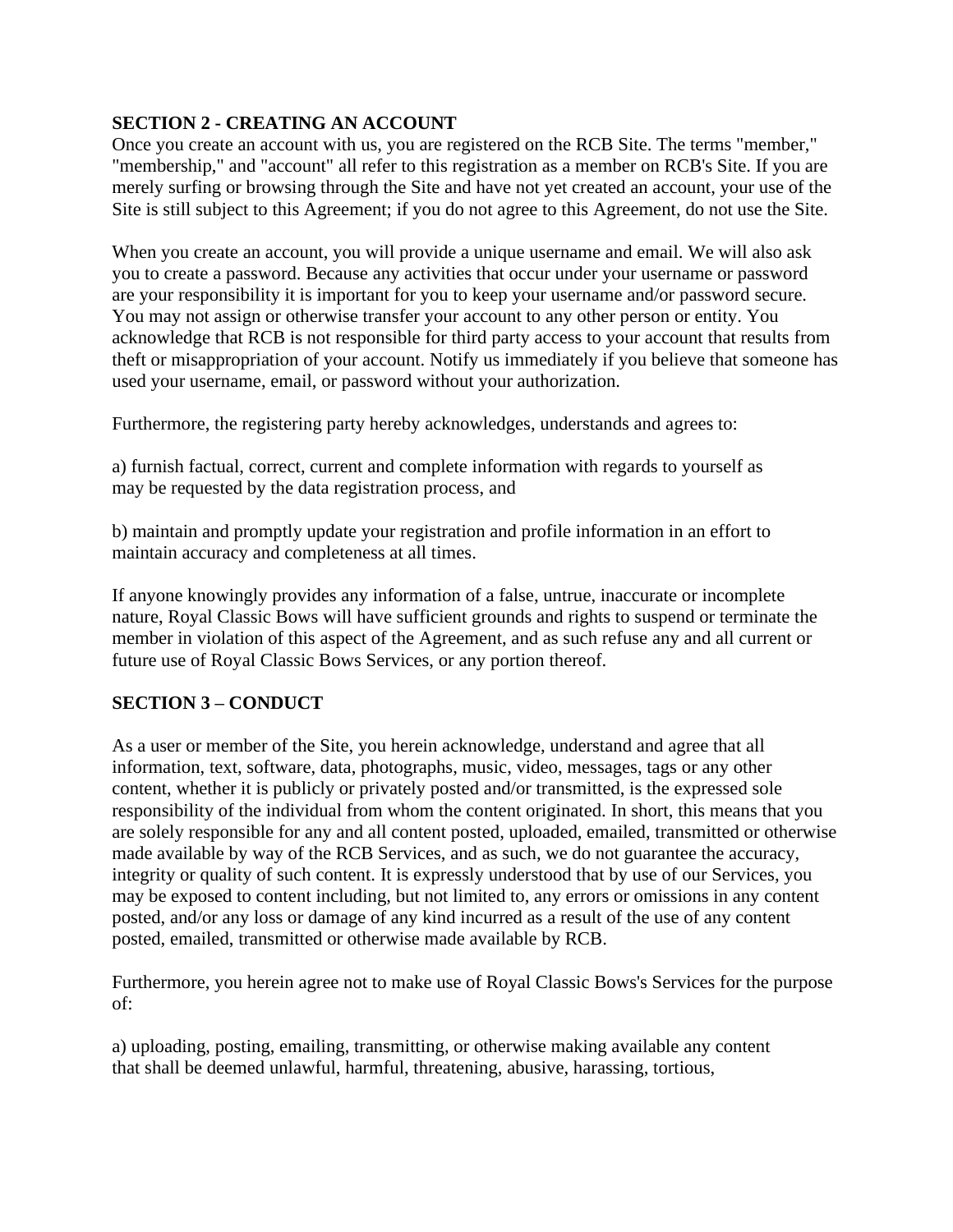defamatory, vulgar, obscene, libelous, or invasive of another's privacy or which is hateful, and/or racially, ethnically, or otherwise objectionable;

b) causing harm to minors in any manner whatsoever;

c) impersonating any individual or entity, including, but not limited to, any RCB officials, forum leaders, guides or hosts or falsely stating or otherwise misrepresenting any affiliation with an individual or entity;

d) forging captions, headings or titles or otherwise offering any content that you personally have no right to pursuant to any law nor having any contractual or fiduciary relationship with;

e) uploading, posting, emailing, transmitting or otherwise offering any such content that may infringe upon any patent, copyright, trademark, or any other proprietary or intellectual rights of any other party;

f) uploading, posting, emailing, transmitting or otherwise offering any content that you do not personally have any right to offer pursuant to any law or in accordance with any contractual or fiduciary relationship;

g) uploading, posting, emailing, transmitting, or otherwise offering any unsolicited or unauthorized advertising, promotional flyers, "junk mail," "spam," or any other form of solicitation, except in any such areas that may have been designated for such purpose;

h) uploading, posting, emailing, transmitting, or otherwise offering any source that may contain a software virus or other computer code, any files and/or programs which have been designed to interfere, destroy and/or limit the operation of any computer software, hardware, or telecommunication equipment;

i) disrupting the normal flow of communication, or otherwise acting in any manner that would negatively affect other users' ability to participate in any real time interactions;

j) interfering with or disrupting any Royal Classic Bows Services, servers and/or networks that may be connected or related to our website, including, but not limited to, the use of any device software and/or routine to bypass the robot exclusion headers;

k) intentionally or unintentionally violating any local, state, federal, national or international law, including, but not limited to, rules, guidelines, and/or regulations decreed by the U.S. Securities and Exchange Commission, in addition to any rules of any nation or other securities exchange, that would include without limitation, the New York Stock Exchange, the American Stock Exchange, or the NASDAQ, and any regulations having the force of law;

l) providing informational support or resources, concealing and/or disguising the character, location, and or source to any organization delegated by the United States government as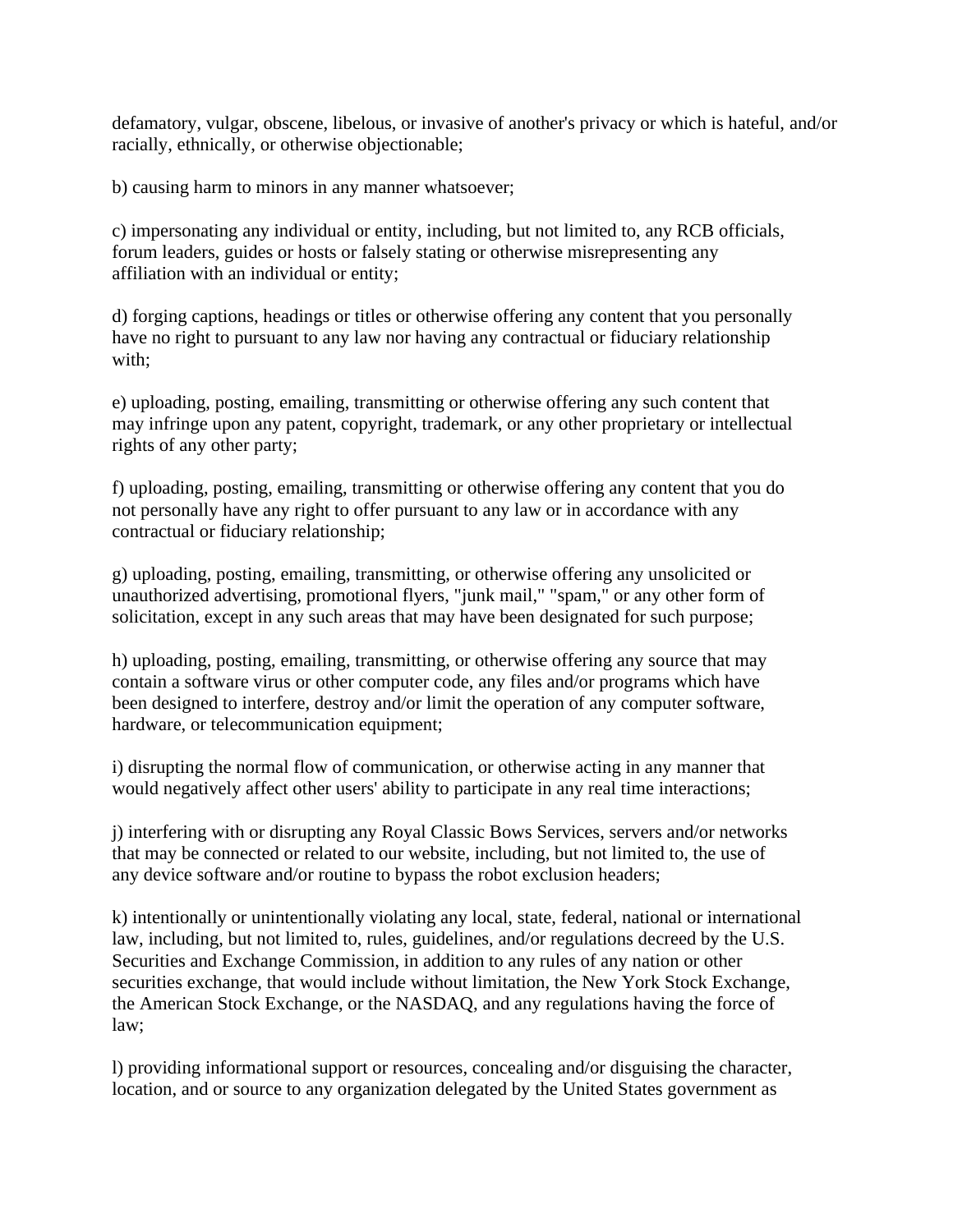a "foreign terrorist organization" in accordance to Section 219 of the Immigration Nationality Act;

m) "stalking" or with the intent to otherwise harass another individual; and/or

n) collecting or storing of any personal data relating to any other member or user in connection with the prohibited conduct and/or activities which have been set forth in the aforementioned paragraphs.

Royal Classic Bows herein reserves the right to pre-screen, refuse and/or delete any content currently available through our Services. In addition, we reserve the right to remove and/or delete any such content that would violate the Terms or which would otherwise be considered offensive to other visitors, users and/or members.

Royal Classic Bows herein reserves the right to access, preserve and/or disclose member account information and/or content if it is requested to do so by law or in good faith belief that any such action is deemed reasonably necessary for:

- a) compliance with any legal process;
- b) enforcement of the Terms;
- c) responding to any claim that therein contained content is in violation of the rights of any third party;
- d) responding to requests for customer service; or
- e) protecting the rights, property or the personal safety of Royal Classic Bows, its visitors, users and members, including the general public.

Royal Classic Bows herein reserves the right to include the use of security components that may permit digital information or material to be protected, and that such use of information and/or material is subject to usage guidelines and regulations established by Royal Classic Bows or any other content providers supplying content services to Royal Classic Bows. You are hereby prohibited from making any attempt to override or circumvent any of the embedded usage rules in our Services. Furthermore, unauthorized reproduction, publication, distribution, or exhibition of any information or materials supplied by our Services, despite whether done so in whole or in part, is expressly prohibited.

When buying an item, you agree that:

- (i) you are responsible for reading the full item listing before making a commitment to buy it:
- *(ii)* (ii) you enter into a legally binding contract to purchase an item when you commit to buy an item and you complete the check-out payment process.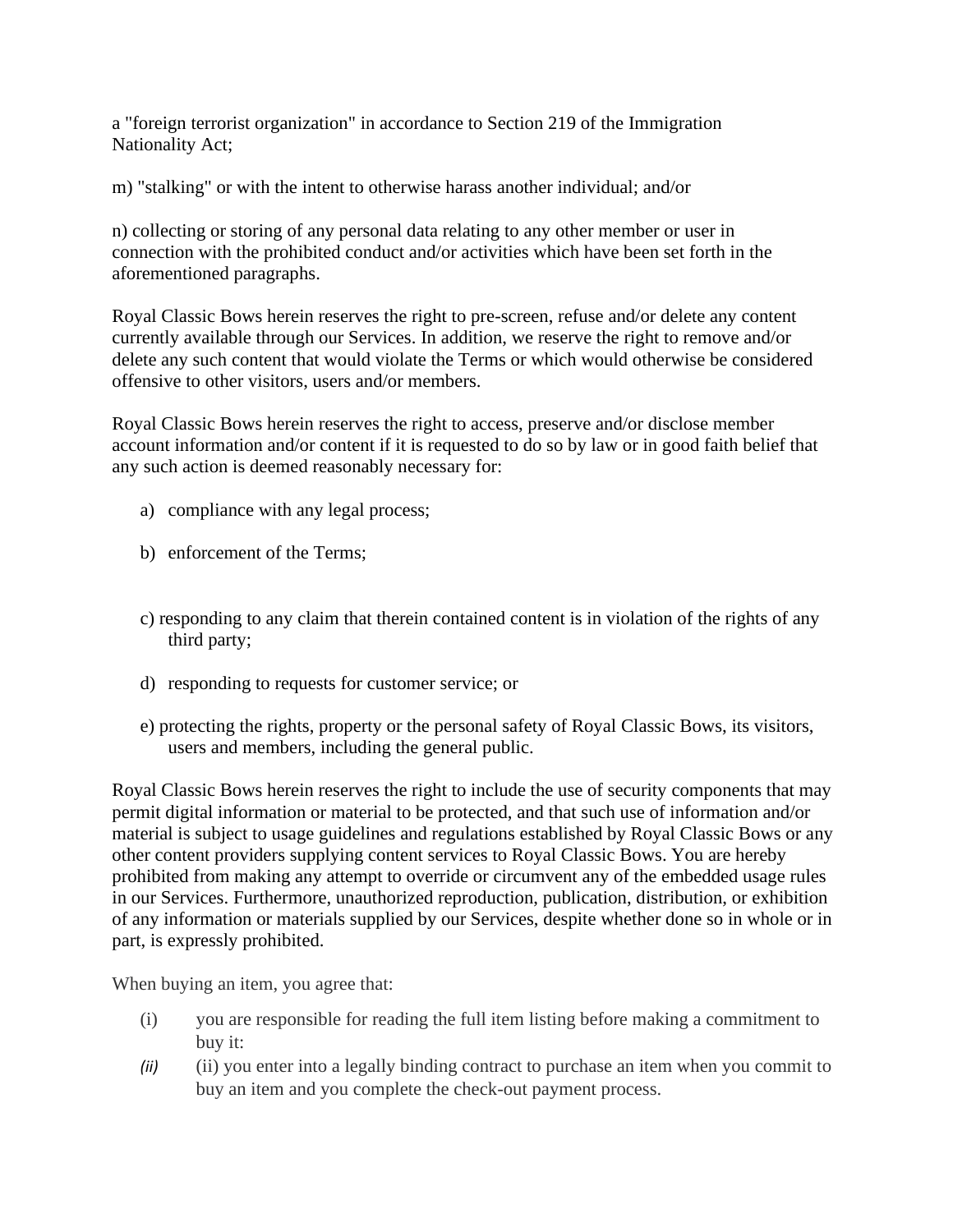The prices we charge for using our services / for our products are listed on the website. We reserve the right to change our prices for products displayed at any time, and to correct pricing errors that may inadvertently occur. Additional information about pricing and sales tax is available on the payments page.

"The fee for the services and any other charges you may incur in connection with your use of the service, such as taxes and possible transaction fees, will be charged to your payment method.

#### **SECTION 4 - GLOBAL USE; EXPORT/IMPORT COMPLIANCE**

Due to the global nature of the internet, through the use of our network you hereby agree to comply with all local rules relating to online conduct and that which is considered acceptable content. Uploading, posting and/or transferring of software, technology and other technical data may be subject to the export and import laws of the United States and possibly other countries. Through the use of our network, you thus agree to comply with all applicable export and import laws, statutes and regulations, including, but not limited to, the Export Administration Regulations

(http://www.access.gpo.gov/bis/ear/ear\_data.html), as well as the sanctions control program of the United States (http://www.treasury.gov/resourcecenter/

sanctions/Programs/Pages/Programs.aspx). Furthermore, you state and pledge that you:

a) are not on the list of prohibited individuals which may be identified on any government export exclusion exclusion report (http://www.bis.doc.gov/complianceandenforcement/liststocheck.htm) nor a member of any other government which may be part of an export-prohibited country identified in applicable export and import laws and regulations;

b) agree not to transfer any software, technology or any other technical data through the use of our network Services to any export-prohibited country;

c) agree not to use our website network Services for any military, nuclear, missile, chemical or biological weaponry end uses that would be a violation of the U.S. export laws; and

d) agree not to post, transfer nor upload any software, technology or any other technical data which would be in violation of the U.S. or other applicable export and/or import laws.

### **SECTION 5 - SUBMITTED CONTENT**

Royal Classic Bows shall not lay claim to ownership of any content submitted by any visitor, member, or user, nor make such content available for inclusion on our website Services. Therefore, you hereby grant and allow for Royal Classic Bows the below listed worldwide, royalty free and non-exclusive licenses, as applicable: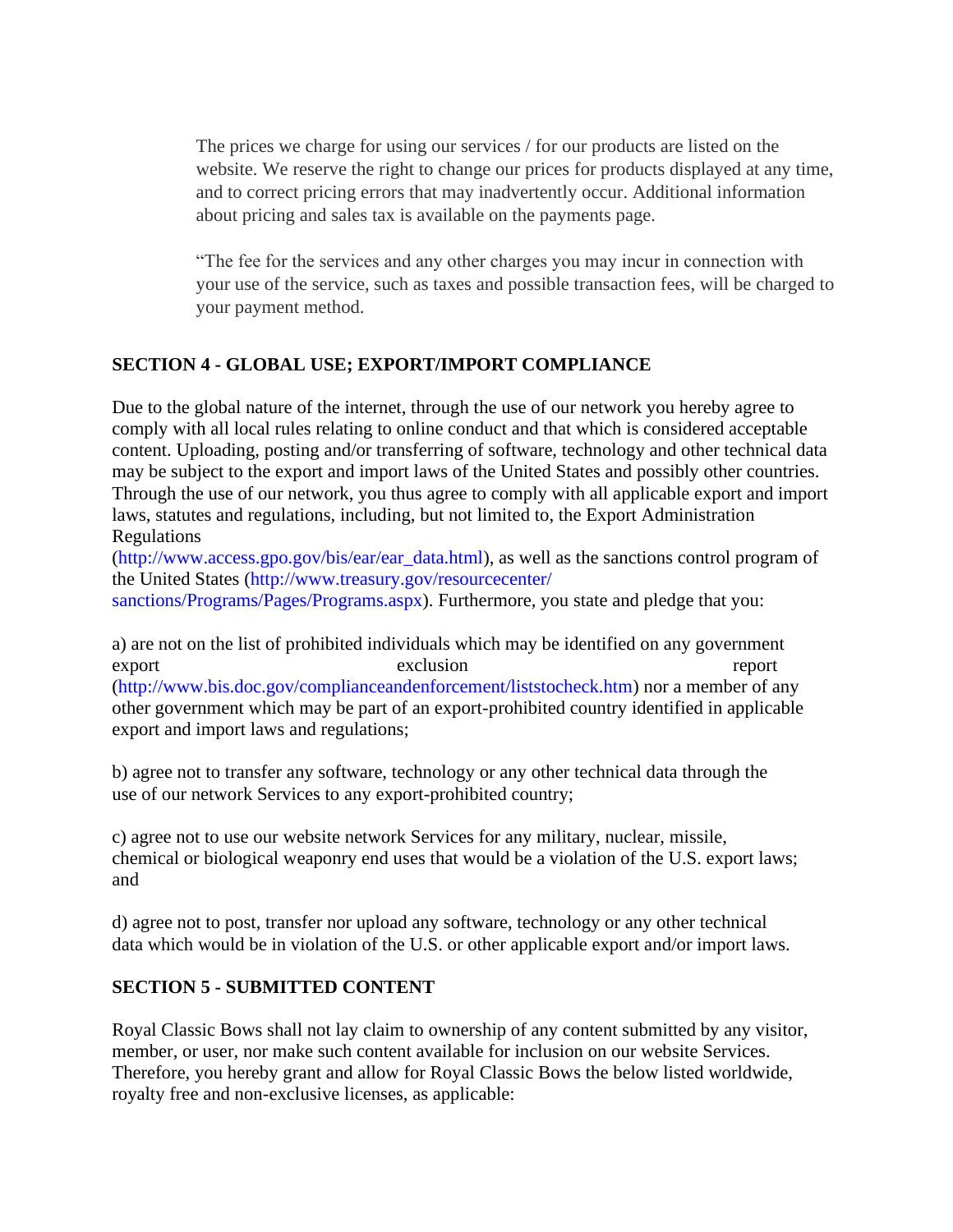a) The content submitted or made available for inclusion on the publicly accessible areas of Royal Classic Bows's Sites, the license provided to permit to use, distribute, reproduce, modify, adapt, publicly perform and/or publicly display said Content on our network Services is for the sole purpose of providing and promoting the specific area to which this content was placed and/or made available for viewing. This license shall be available so long as you are a member of Royal Classic Bows's sites, and shall terminate at such time when you elect to discontinue your membership.

b) Photos, audio, video and/or graphics submitted or made available for inclusion on the publicly accessible areas of Royal Classic Bows's sites, the license provided to permit to use, distribute, reproduce, modify, adapt, publicly perform and/or publicly display said Content on our network Services are for the sole purpose of providing and promoting the specific area in which this content was placed and/or made available for viewing. This license shall be available so long as you are a member of Royal Classic Bows's sites and shall terminate at such time when you elect to discontinue your membership.

c) For any other content submitted or made available for inclusion on the publicly accessible areas of Royal Classic Bows's sites, the continuous, binding and completely sub-licensable license which is meant to permit to use, distribute, reproduce, modify, adapt, publish, translate, publicly perform and/or publicly display said content, whether in whole or in part, and the incorporation of any such Content into other works in any arrangement or medium current used or later developed.

Those areas which may be deemed "publicly accessible" areas of Royal Classic Bows's Sites are those such areas of our network properties which are meant to be available to the general public, and which would include message boards and groups that are openly available to both users and members. However, those areas which are not open to the public, and thus available to members only, would include our mail system and instant messaging.

d) You agree to receive from time to time promotional messages and materials from us, by mail, email or any other contact form you may provide us with (including your phone number for calls or text messages). If you don't want to receive such promotional materials or notices – please just notify us at any time.

#### **CONTRIBUTIONS TO COMPANY WEBSITE**

Royal Classic Bows may provide an area for our user and members to contribute feedback to our website. When you submit ideas, documents, suggestions and/or proposals ("**Contributions**") to our site, you acknowledge and agree that:

- a) your contributions do not contain any type of confidential or proprietary information;
- b) RCB shall not be liable or under any obligation to ensure or maintain confidentiality, expressed or implied, related to any Contributions;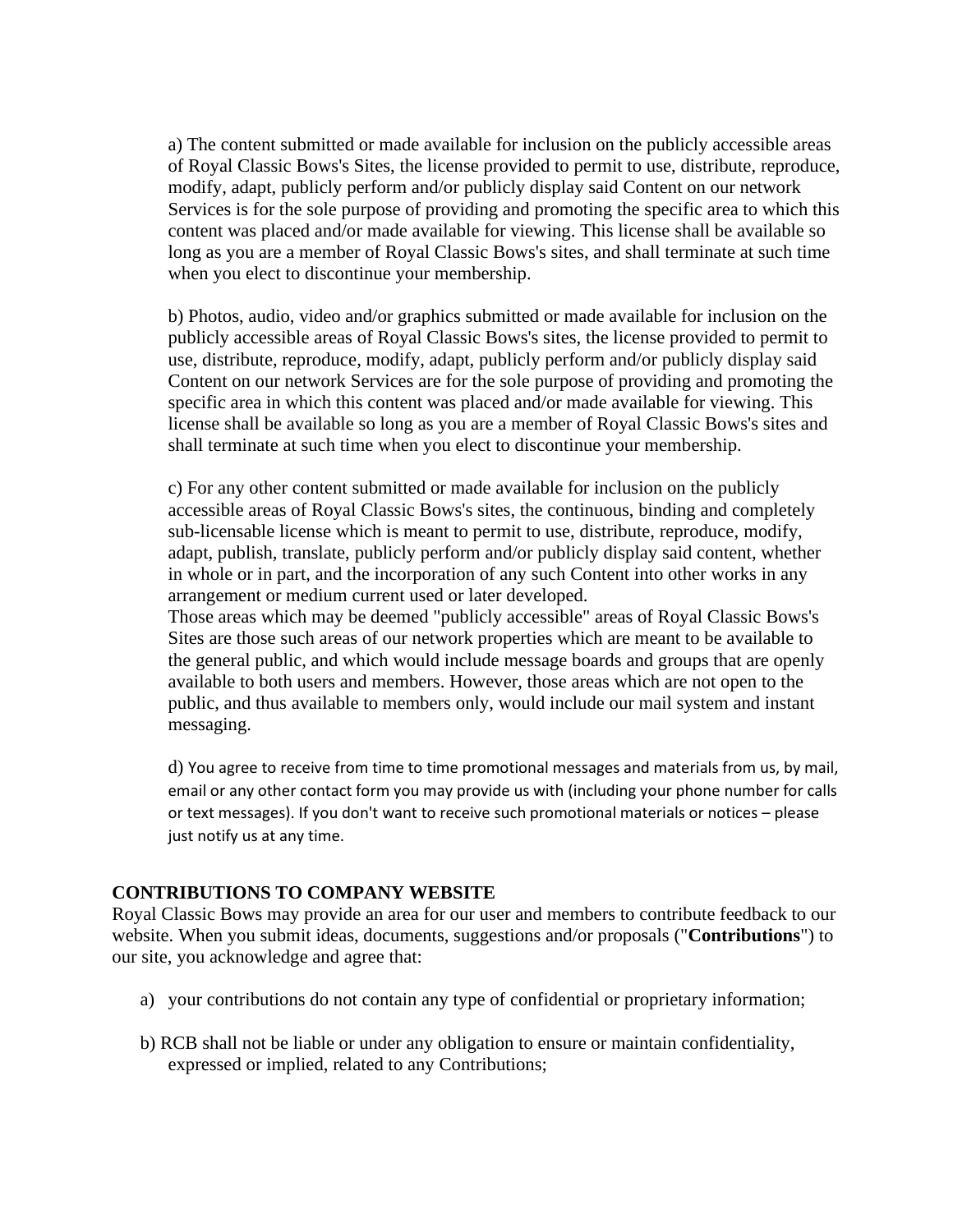- c) RCB shall be entitled to make use of and/or disclose any such Contributions in any such manner as they may see fit;
- d) the contributor's Contributions shall automatically become the sole property of RCB; and

e) RCB is under no obligation to either compensate or provide any form of reimbursement in any manner or nature.

### **SECTION 6 – INDEMNITY**

All users and/or members agree to insure and hold Royal Classic Bows, our subsidiaries, affiliates, agents, employees, officers, partners and/or licensors blameless or not liable for any claim or demand, which may include, but is not limited to, reasonable attorney fees made by any third party which may arise from any content a member or user of our Site may submit, post, modify, transmit or otherwise make available through our Services, the use of RCB Services or your connection with these Services, your violations of the Terms of Service and/or your violation of any such rights of another person.

### **SECTION 7 - COMMERCIAL REUSE OF SERVICES**

The member or user herein agrees not to replicate, duplicate, copy, trade, sell, resell nor exploit for any commercial reason any part, use of, or access to RCB's sites. **SECTION 8 – MODIFICATIONS**

Royal Classic Bowsreserves the right at any time it may deem fit, to modify, alter and or discontinue, whether temporarily or permanently, our service, or any part thereof, with or without prior notice. In addition, we shall not be held liable to you or to any third party for any such alteration, modification, suspension and/or discontinuance of our Services, or any part thereof.

### **SECTION 9 – TERMINATION**

As a member of Roay Classic Bows, you may cancel or terminate your account, associated email address and/or access to our Services by submitting a cancellation or termination request to . As a member, you agree that Royal Classic Bows may, without any prior written notice, immediately suspend, terminate, discontinue and/or limit your account, any email associated with your account, and access to any of our Services. The cause for such termination, discontinuance, suspension and/or limitation of access shall include, but is not limited to:

a) any breach or violation of our Terms or any other incorporated agreement, regulation and/or guideline;

b) by way of requests from law enforcement or any other governmental agencies;

c) the discontinuance, alteration and/or material modification to our Services, or any part thereof;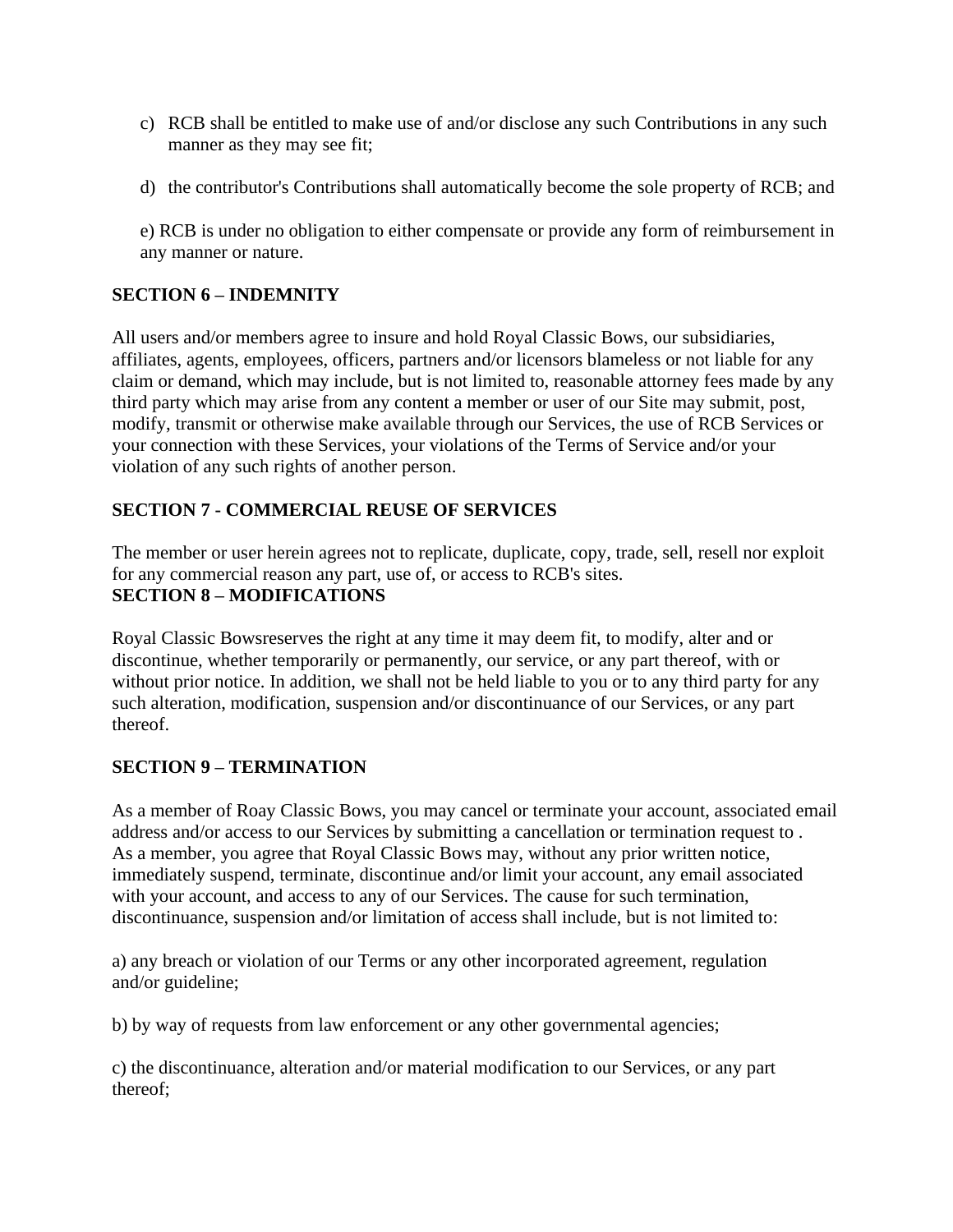d) unexpected technical or security issues and/or problems;

e) any extended periods of inactivity;

f) any engagement by you in any fraudulent or illegal activities; and/or

g) the nonpayment of any associated fees that may be owed by you in connection with your Roay Classic Bows account Services.

Furthermore, you herein agree that any and all terminations, suspensions, discontinuances, and or limitations of access for cause shall be made at our sole discretion and that we shall not be liable to you or any other third party with regards to the termination of your account, associated email address and/or access to any of our Services.

The termination of your account with Royal Classic Bows shall include any and/or all of the following:

a) the removal of any access to all or part of the Services offered within Royal Classic Bows;

b) the deletion of your password and any and all related information, files, and any such content that may be associated with or inside your account, or any part thereof; and c) the barring of any further use of all or part of our Services.

### **SECTION 10 – LINKS**

Either Royal Classic Bows or any third parties may provide links to other websites and/or resources. Thus, you acknowledge and agree that we are not responsible for the availability of any such external sites or resources, and as such, we do not endorse nor are we responsible or liable for any content, products, advertising or any other materials, on or available from such third party sites or resources. Furthermore, you acknowledge and agree that Royal Classic Bows shall not be responsible or liable, directly or indirectly, for any such damage or loss which may be a result of, caused or allegedly to be caused by or in connection with the use of or the reliance on any such content, goods or Services made available on or through any such site or resource.

### **SECTION 11 - PROPRIETARY RIGHTS**

You do hereby acknowledge and agree that Royal Classic Bows's Services and any essential software that may be used in connection with our Services ("Software") shall contain proprietary and confidential material that is protected by applicable intellectual property rights and other laws. Furthermore, you herein acknowledge and agree that any Content which may be contained in any advertisements or information presented by and through our Services or by advertisers is protected by copyrights, trademarks, patents or other proprietary rights and laws. Therefore, except for that which is expressly permitted by applicable law or as authorized by Royal Classic Bows or such applicable licensor, you agree not to alter, modify, lease, rent, loan, sell, distribute, transmit, broadcast, publicly perform and/or created any plagiaristic works which are based on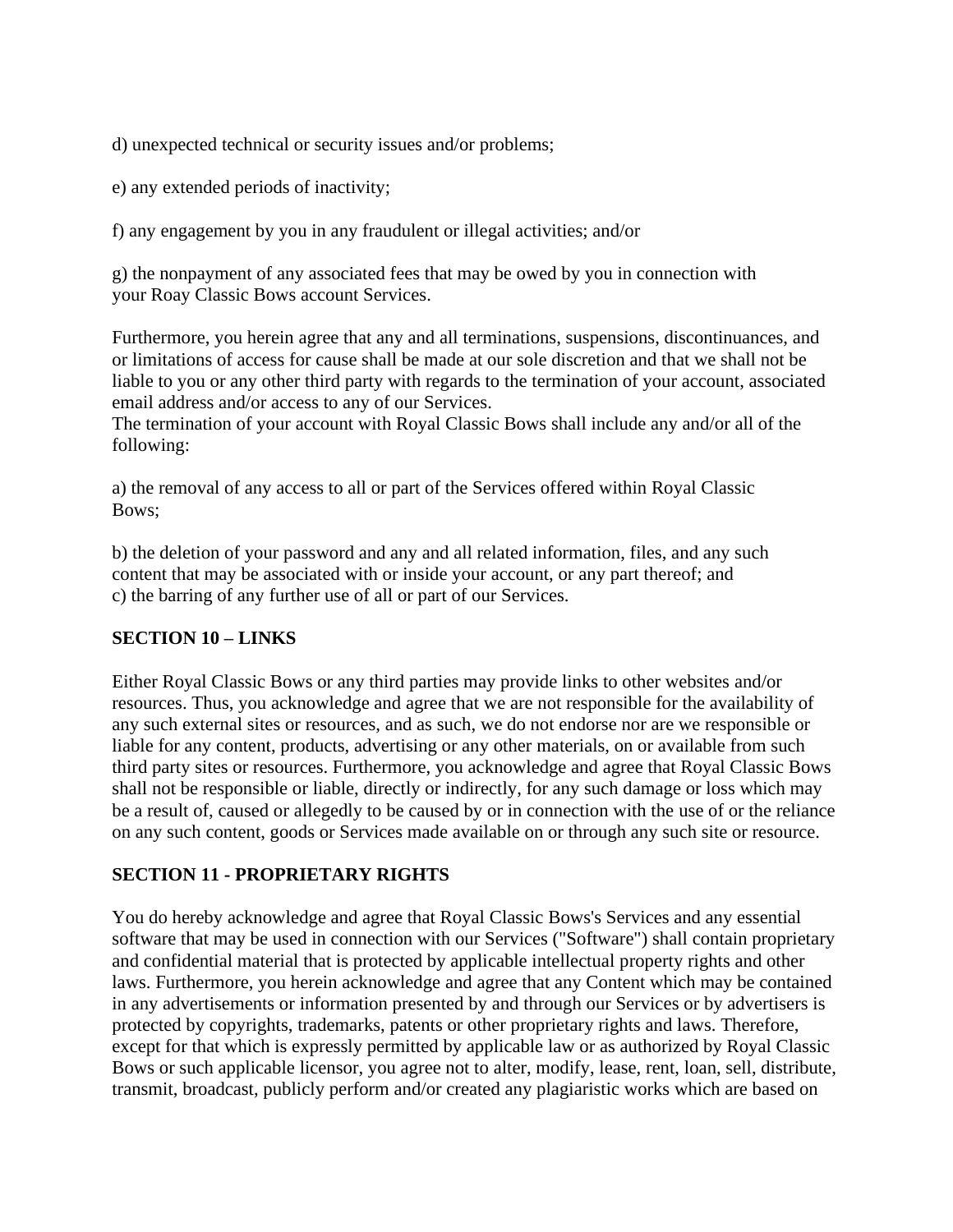Royal Classic Bows Services (e.g. Content or Software), in whole or part.

Royal Classic Bows hereby grants you a personal, non-transferable and non-exclusive right and/or license to make use of the object code or our Software on a single computer, as long as you do not, and shall not, allow any third party to duplicate, alter, modify, create or plagiarize work from, reverse engineer, reverse assemble or otherwise make an attempt to locate or discern any source code, sell, assign, sublicense, grant a security interest in and/or otherwise transfer any such right in the Software. Furthermore, you do herein agree not to alter or change the Software in any manner, nature or form, and as such, not to use any modified versions of the Software, including and without limitation, for the purpose of obtaining unauthorized access to our Services. Lastly, you also agree not to access or attempt to access our Services through any means other than through the interface which is provided by Royal Classic Bows for use in accessing our Services.

## **SECTION 12 - WARRANTY DISCLAIMERS**

YOU HEREIN EXPRESSLY ACKNOWLEDGE AND AGREE THAT:

a) THE USE OF ROYAL CLASSIC BOWS PRODUCT, SERVICES AND SOFTWARE ARE AT THESOLE RISK BY YOU. OUR SERVICES AND SOFTWARE SHALL BE PROVIDED ON AN "AS IS" AND/OR "AS AVAILABLE" BASIS. ROYAL CLASSIC BOWS AND OUR SUBSIDIARIES, AFFILIATES, OFFICERS, EMPLOYEES, AGENTS, PARTNERS AND LICENSORS EXPRESSLY DISCLAIM ANY AND ALL WARRANTIES OF ANY KIND WHETHER EXPRESSED OR IMPLIED, INCLUDING, BUT NOT LIMITED TO ANY IMPLIED WARRANTIES OF TITLE, MERCHANTABILITY, FITNESS FOR A PARTICULAR PURPOSE AND NON-INFRINGEMENT.

b ) ROYAL CLASSIC BOWS AND OUR SUBSIDIARIES, OFFICERS, EMPLOYEES, AGENTS, PARTNERS AND LICENSORS MAKE NO SUCH WARRANTIES THAT (i) ROYAL CLASSIC BOWS PRODUCTS AND SERVICES OR SOFTWARE WILL MEET YOUR REQUIREMENTS;

(ii) ROYAL CLASSIC BOWS PRODUCT AND SERVICES OR SOFTWARE SHALL BE UNINTERRUPTED, TIMELY, SECURE OR ERROR-FREE;

(iii) THAT SUCH RESULTS WHICH MAY BE OBTAINED FROM THE USE OF THE ROYAL CLASSIC BOWS PRODUCT AND SERVICES OR SOFTWARE WILL BE ACCURATE OR RELIABLE;

(iv) QUALITY OF ANY PRODUCTS AND SERVICES, ANY INFORMATION OR OTHER MATERIAL WHICH MAY BE PURCHASED OR OBTAINED BY YOU THROUGH OUR SERVICES OR SOFTWARE WILL MEET YOUR EXPECTATIONS; AND (v) THAT ANY SUCH ERRORS CONTAINED IN THE SOFTWARE SHALL BE CORRECTED.

c) ANY INFORMATION OR MATERIAL DOWNLOADED OR OTHERWISE OBTAINED BY WAY OF ROYAL CLASSIC BOWS SERVICES OR SOFTWARE SHALL BE ACCESSED BY YOUR SOLE DISCRETION AND SOLE RISK, AND AS SUCH YOU SHALL BE SOLELY RESPONSIBLE FOR AND HEREBY WAIVE ANY AND ALL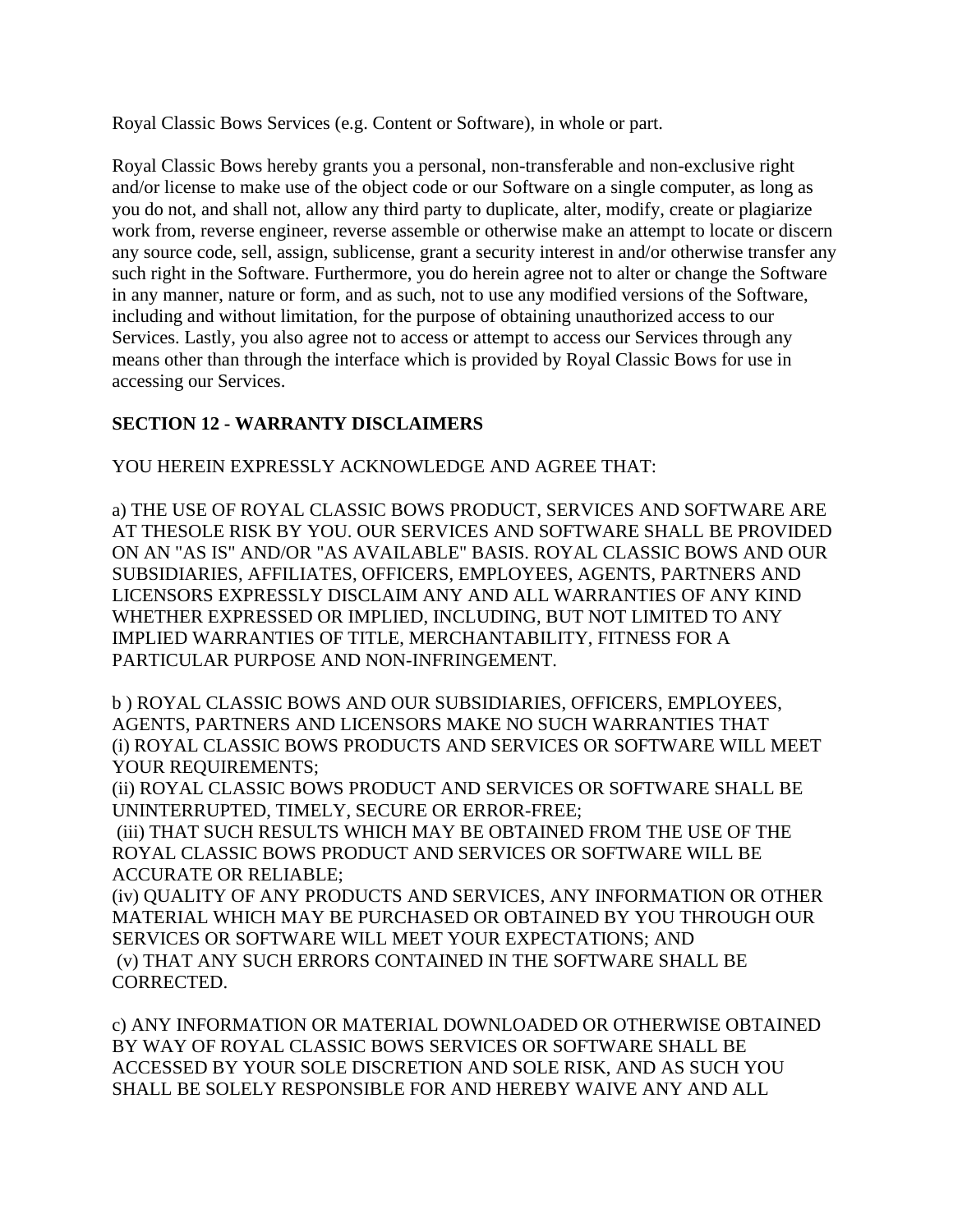CLAIMS AND CAUSES OF ACTION WITH RESPECT TO ANY DAMAGE TO YOUR COMPUTER AND/OR INTERNET ACCESS, DOWNLOADING AND/OR DISPLAYING, OR FOR ANY LOSS OF DATA THAT COULD RESULT FROM THE DOWNLOAD OF ANY SUCH INFORMATION OR MATERIAL.

d) NO ADVICE AND/OR INFORMATION, DESPITE WHETHER WRITTEN OR ORAL, THAT MAY BE OBTAINED BY YOU FROM ROYAL CLASSIC BOWS OR BY WAY OF OR FROM OUR SERVICES OR SOFTWARE SHALL CREATE ANY WARRANTY NOT EXPRESSLY STATED IN THE TERMS.

e) WHEN ROYAL CLASSIC BOWS RECEIVE A VALID WARRANTY CLAIM FOR A PRODUCT PURCHASED FROM US, WE WILL EITHER REPAIR THE RELEVANT DEFECT OR REPLACE THE PRODUCT IF CAUSE BY US OR OUR MISTAKE. IF WE ARE UNABLE TO REPAIR OR REPLACE THE PRODUCT WITH A REASONABLE TIME, THE CUSTOMER WILL GIVEN A FULL REFUND UPON THE PROMT RETURN OF THE PRODUCT TO US. WE WILL PAY FOR THE SHIPMENT OF REPAIRED OR REPLACED PRODUCTS TO CUSTOMER AND CUSTOMER WILL BE RESPONSIBLE FOR RETURN SHIPMENT OF THE PRODUCT TO US.

## **SECTION 13 - LIMITATION OF LIABILITY**

YOU EXPLICITLY ACKNOWLEDGE, UNDERSTAND AND AGREE THAT ROYAL CLASSIC BOWS AND OUR SUBSIDIARIES, AFFILIATES, OFFICERS, EMPLOYEES, AGENTS, PARTNERS AND LICENSORS SHALL NOT BE LIABLE TO YOU FOR ANY PUNITIVE, INDIRECT, INCIDENTAL, SPECIAL, CONSEQUENTIAL OR EXEMPLARY DAMAGES, INCLUDING, BUT NOT LIMITED TO, DAMAGES WHICH MAY BE RELATED TO THE LOSS OF ANY PROFITS, GOODWILL, USE, DATA AND/OR OTHER INTANGIBLE LOSSES, EVEN THOUGH WE MAY HAVE BEEN ADVISED OF SUCH POSSIBILITY THAT SAID DAMAGES MAY OCCUR, AND RESULT FROM:

a) THE USE OR INABILITY TO USE OUR SERVICE;

b) THE COST OF PROCURING SUBSTITUTE GOODS AND SERVICES;

c) UNAUTHORIZED ACCESS TO OR THE ALTERATION OF YOUR TRANSMISSIONS AND/OR DATA;

d) STATEMENTS OR CONDUCT OF ANY SUCH THIRD PARTY ON OUR SERVICE;

e) AND ANY OTHER MATTER WHICH MAY BE RELATED TO OUR SERVICE.

### **SECTION 14 – RELEASE**

In the event you have a dispute, you agree to release Royal Classic Bows (and its officers, directors, employees, agents, parent subsidiaries, affiliates, co-branders, partners and any other third parties) from claims, demands and damages (actual and consequential) of every kind and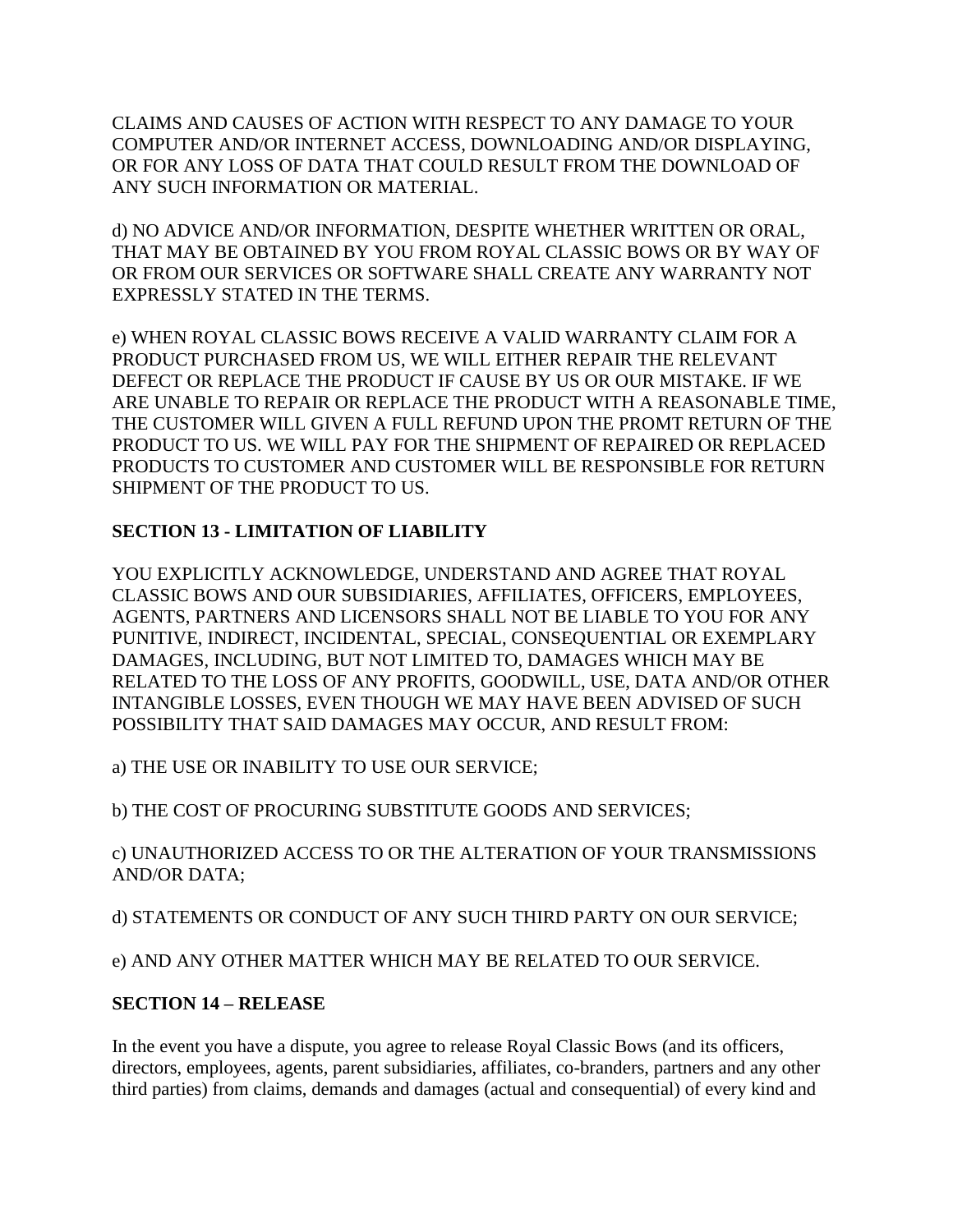nature, known and unknown, suspected or unsuspected, disclosed and undisclosed, arising out of or in any way connected to such dispute.

# **SECTION 15 – NOTICE**

Royal Classic Bows may furnish you with notices, including those with regards to any changes to the Terms, including but not limited to email, regular mail, MMS or SMS, text messaging, postings on our website Services, or other reasonable means currently known or any which may be herein after developed. Any such notices may not be received if you violate any aspects of the Terms by accessing our Services in an unauthorized manner. Your acceptance of this Agreement constitutes your agreement that you are deemed to have received any and all notices that would have been delivered had you accessed our Services in an authorized manner.

# **SECTION 16 - INTELLECTUAL PROPERTY RIGHTS**

You herein acknowledge, understand and agree that all of the Royal Classic Bows trademarks, copyright, trade name, service marks, and other Royal Classic Bows logos and any brand features, and/or product and service names are trademarks and as such, are and shall remain the property of Royal Classic Bows. You herein agree not to display and/or use in any manner the Royal Classic Bows logo or marks without obtaining our prior written consent. Royal Classic Bows will always respect the intellectual property of others, and we ask that all of our users do the same. With regards to appropriate circumstances and at its sole discretion, Royal Classic Bows may disable and/or terminate the accounts of any user who violates our Terms and/or infringes the rights of others. If you feel that your work has been duplicated in such a way that would constitute copyright infringement, or if you believe your intellectual property rights have been otherwise violated, you should provide to us the following information:

a) The electronic or the physical signature of the individual that is authorized on behalf of the owner of the copyright or other intellectual property interest;

b) A description of the copyrighted work or other intellectual property that you believe has been infringed upon;

c) A description of the location of the site which you allege has been infringing upon your work;

d) Your physical address, telephone number, and email address;

e) A statement, in which you state that the alleged and disputed use of your work is not authorized by the copyright owner, its agents or the law;

f) And finally, a statement, made under penalty of perjury, that the aforementioned information in your notice is truthful and accurate, and that you are the copyright or intellectual property owner, representative or agent authorized to act on the copyright or intellectual property owner's behalf.

The Royal Classic Bows agent for notice of claims of copyright or other intellectual property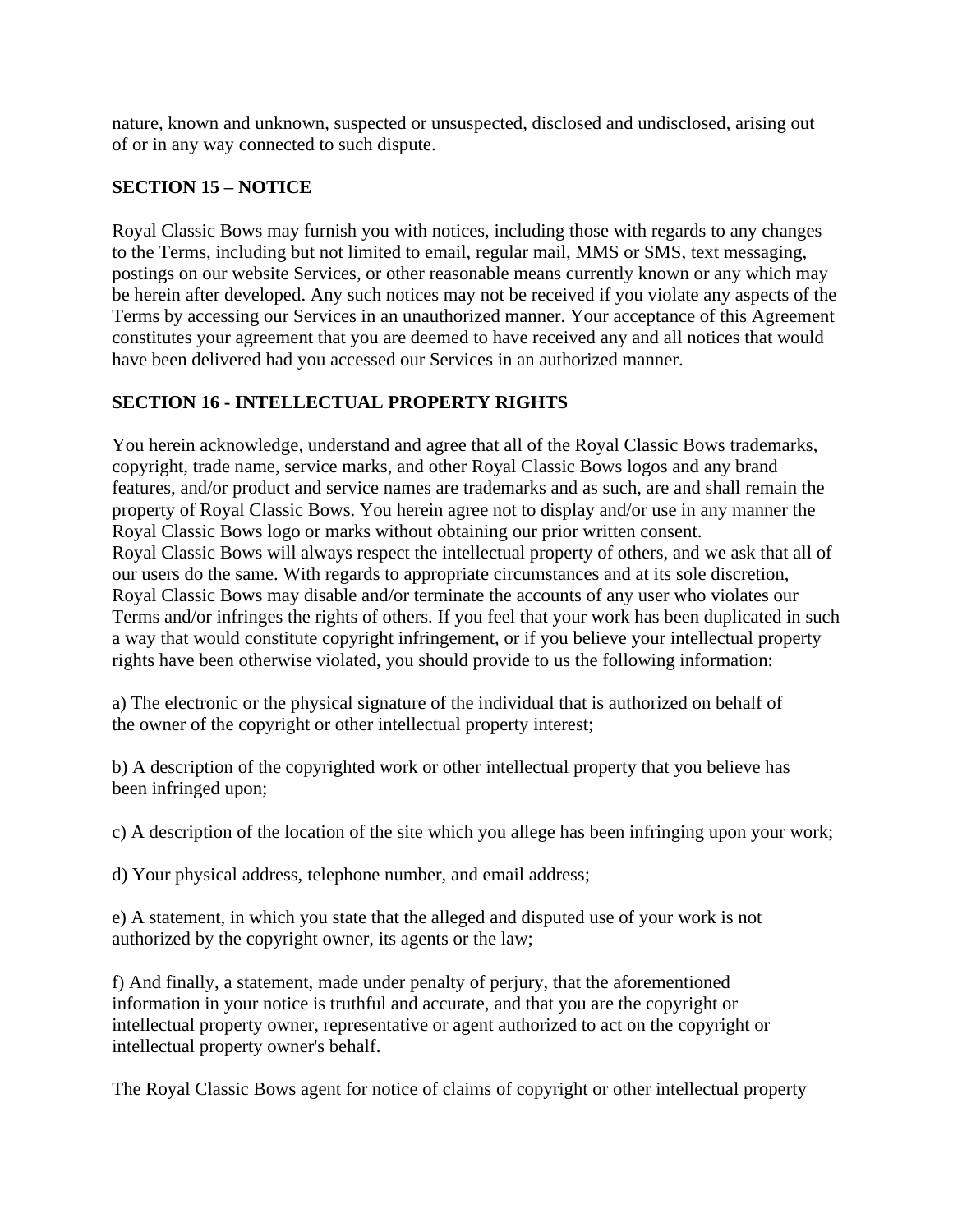infringement can be contacted as follows:

Mailing Address: Royal Classic Bows Attn: Copyright Agent Plano, Texas 75025

Telephone: 9728147503 Email: [royalclassicbows@yahoo.com](mailto:royalclassicbows@yahoo.com)

## **SECTION 17 - ENTIRE AGREEMENT**

This Agreement constitutes the entire agreement between you and Royal Classic Bows and shall govern the use of our Services, superseding any prior version of this Agreement between you and us with respect to Royal Classic Bows Services. You may also be subject to additional terms and conditions that may apply when you use or purchase certain other Royal Classic Bows Services, affiliate Services, third-party content or third-party software.

## **SECTION 18 - CHOICE OF LAW AND FORUM**

It is at the mutual agreement of both you and Royal Classic Bows with regard to the Agreement that the relationship between the parties shall be governed by the laws of the state of Texas without regard to its conflict of law provisions and that any and all claims, causes of action and/or disputes, arising out of or relating to the Agreement, or the relationship between you and Royal Classic Bows, shall be filed within the courts having jurisdiction within the County of Collin, Texas or the U.S. District Court located in said state. You and Royal Classic Bows agree to submit to the jurisdiction of the courts as previously mentioned, and agree to waive any and all objections to the exercise of jurisdiction over the parties by such courts and to venue in such courts.

### **SECTION 19 - WAIVER AND SEVERABILITY OF TERMS**

At any time, should Royal Classic Bows fail to exercise or enforce any right or provision of the Agreement, such failure shall not constitute a waiver of such right or provision. If any provision of this Agreement is found by a court of competent jurisdiction to be invalid, the parties nevertheless agree that the court should endeavor to give effect to the parties' intentions as reflected in the provision, and the other provisions of the Agreement remain in full force and effect.

### **SECTION 20 - NO RIGHT OF SURVIVORSHIP NONTRANSFERABILITY**

You acknowledge, understand and agree that your account is non-transferable and any rights to your ID and/or contents within your account shall terminate upon your death. Upon receipt of a copy of a death certificate, your account may be terminated and all contents therein permanently deleted.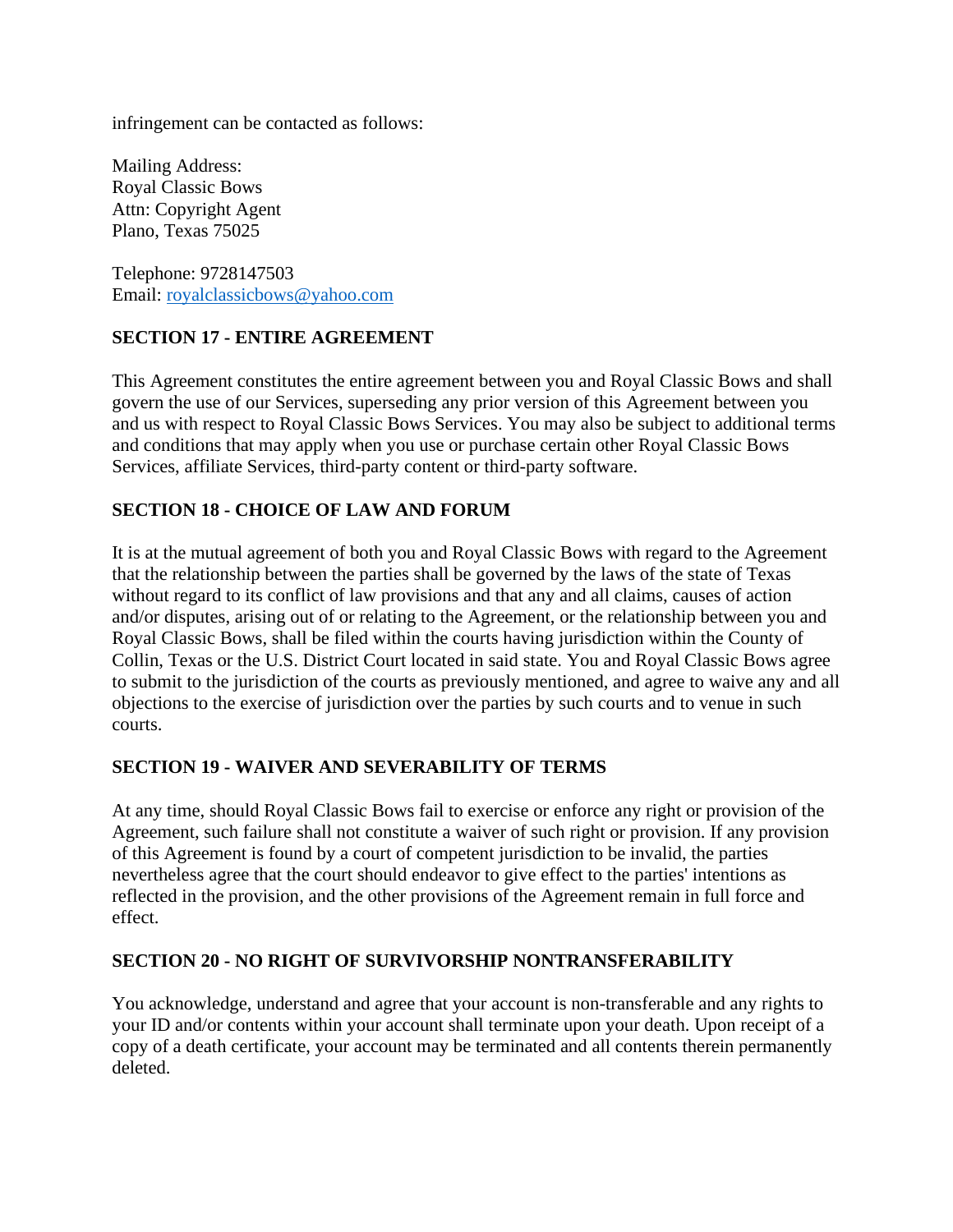### **SECTION 21 - STATUTE OF LIMITATIONS**

You acknowledge, understand and agree that regardless of any statute or law to the contrary, any claim or action arising out of or related to the use of our Services or Product, the Agreement must be filed within 1 year(s) after said claim or cause of action arose or shall be forever barred.

### **SECTION 22 – VIOLATIONS**

Please report any, and all violations of this Agreement to Royal Classic Bows as follows:

Mailing Address: Royal Classic Bows Plano, Texas 75025

Telephone: 9728147503 Email: [royalclassicbows@yahoo.com](mailto:royalclassicbows@yahoo.com)

### **SECTION 23 - GOVERNMENT REQUESTS**

In order to cooperate with governmental requests, subpoenas or court orders, to protect our systems, or to ensure the integrity and operation of our business and systems, we may access and disclose any information we consider necessary or appropriate, including and without limitation, your information, IP address, and usage history. Our right to disclose any such information is governed by the terms of our Privacy Policy.

### **SECTION 24 - FOREIGN ACCESS OF SITE**

The Site is controlled, operated and administered by RCB from our offices within the USA. If you access the Site from a location outside the USA, you are responsible for compliance with all local laws. You agree that you will not use RCB's content accessed through the Site in any country or in any manner prohibited by any applicable laws, restrictions or regulations.

### **SECTION 25 - ERRORS, INACCURACIES AND OMISSIONS**

Occasionally there may be information on our Site that contains typographical errors, inaccuracies or omissions that may relate to product descriptions, pricing, promotions, offers, product shipping charges, transit times and availability. We reserve the right to correct any errors, inaccuracies or omissions, and to change or update information or cancel orders if any information on the Site or on any related Site is inaccurate at any time without prior notice (including after you have submitted your order).

We undertake no obligation to update, amend or clarify information on the Site or on any related Site, including without limitation, pricing information, except as required by law. No specified update or refresh date applied on the Site or on any related Site, should be taken to indicate that all information on the Site or on any related Site has been modified or updated.